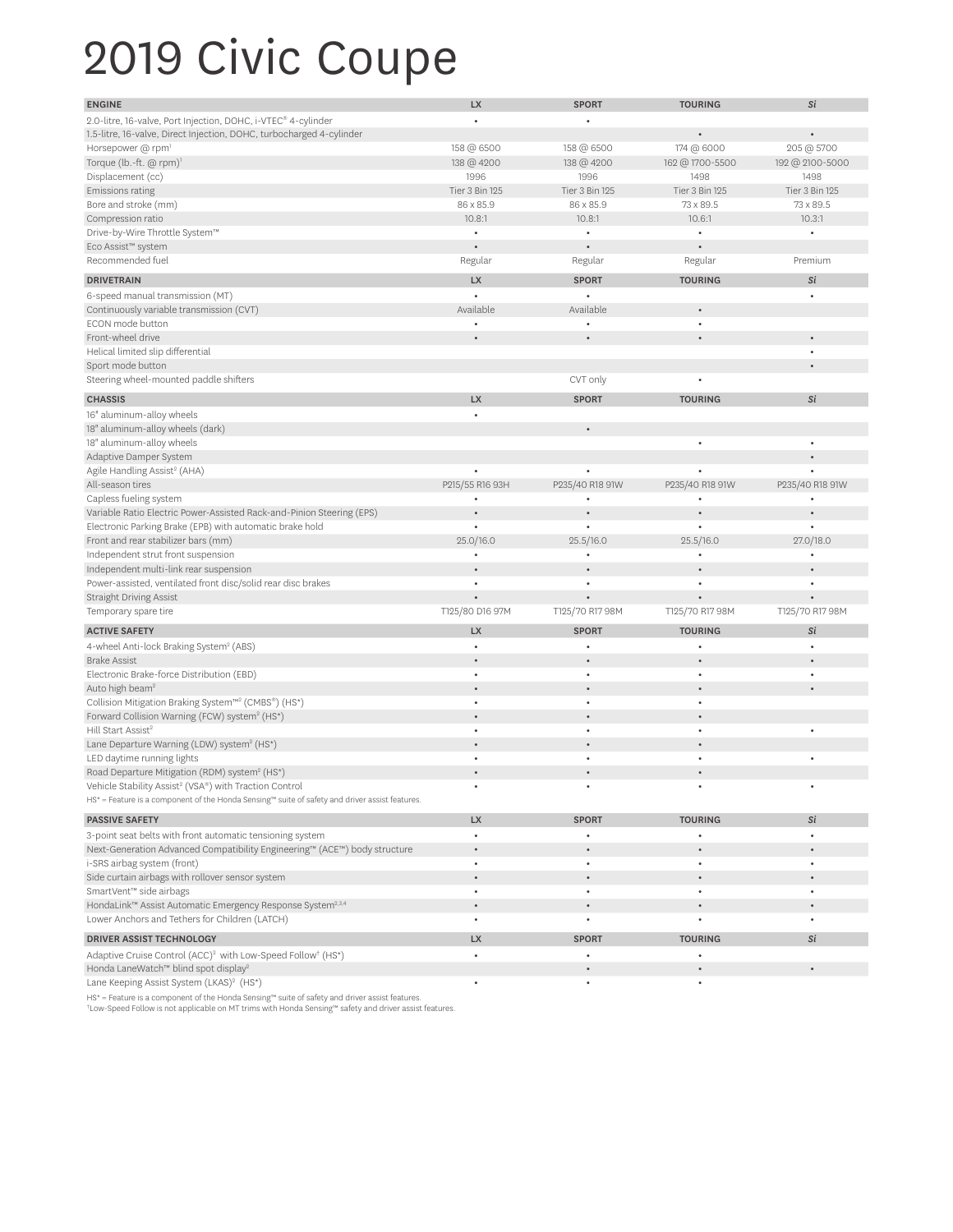| <b>EXTERIOR</b>                                                                                 | <b>LX</b>                | <b>SPORT</b>     | <b>TOURING</b>     | Si               |
|-------------------------------------------------------------------------------------------------|--------------------------|------------------|--------------------|------------------|
|                                                                                                 |                          |                  |                    |                  |
| Body-coloured bumpers                                                                           | $\bullet$                |                  |                    | $\bullet$        |
| Body-coloured door handles                                                                      |                          |                  | Chrome             | $\bullet$        |
| Centre exhaust finisher                                                                         |                          |                  |                    | ٠                |
| Fog lights, halogen                                                                             |                          |                  |                    | $\bullet$        |
| Fog lights, LED                                                                                 |                          |                  | $\bullet$          |                  |
| Folding door mirrors                                                                            | $\bullet$                | $\bullet$        |                    | $\bullet$        |
| Front splash guards                                                                             |                          |                  |                    |                  |
| Heated power door mirrors                                                                       | Body-coloured            | Body-coloured    | Body-coloured with | Body-coloured    |
|                                                                                                 |                          |                  | chrome accent      |                  |
| Intermittent windshield wipers                                                                  | $\bullet$                |                  |                    |                  |
| LED front turn signal indicators                                                                |                          |                  |                    | ٠                |
| LED headlights (High and low beam)                                                              |                          |                  | With auto-on/off   | With auto-on/off |
| LED taillights                                                                                  | $\bullet$                | $\bullet$        |                    |                  |
| Mirror-integrated LED turn signal indicators                                                    |                          |                  | ٠                  |                  |
| One-touch power moonroof with tilt feature                                                      |                          |                  | $\bullet$          | $\bullet$        |
| Projector-beam halogen headlights                                                               | With auto-on/off         | With auto-on/off |                    |                  |
| Rain-sensing windshield wipers                                                                  |                          |                  | $\bullet$          |                  |
| Rear window defroster                                                                           | $\bullet$                | $\bullet$        | ٠                  | ٠                |
| Rear wing spoiler                                                                               |                          |                  |                    | $\bullet$        |
| Shark fin antenna                                                                               |                          |                  | ٠                  | ٠                |
| Speed-sensing, variable intermittent windshield wipers                                          |                          |                  |                    |                  |
|                                                                                                 | $\bullet$                | $\bullet$        |                    | $\bullet$        |
| Taillight-integrated rear spoiler                                                               |                          |                  |                    | ٠                |
| <b>COMFORT &amp; CONVENIENCE</b>                                                                | <b>LX</b>                | <b>SPORT</b>     | <b>TOURING</b>     | Si               |
| 12-volt power outlet                                                                            | $\overline{\phantom{a}}$ | $\mathbf{1}$     | $\mathbf{1}$       | $\mathbf{1}$     |
| 7" colour TFT centre meter display with Driver Information Interface                            | $\bullet$                |                  |                    | $\bullet$        |
| Acoustic windshield                                                                             | $\bullet$                |                  | ٠                  | $\bullet$        |
| Aluminum-trimmed sport pedals                                                                   |                          |                  |                    | ٠                |
| Auto-dimming rearview mirror                                                                    |                          |                  |                    |                  |
| Automatic climate control with air-filtration system                                            | $\bullet$                | Dual-zone        | Dual-zone          | Dual-zone        |
| Cargo area light                                                                                | ٠                        |                  |                    |                  |
| Display Audio System <sup>2</sup> with Honda Satellite-Linked Navigation System <sup>™2,5</sup> |                          |                  |                    |                  |
| with bilingual Voice Recognition                                                                |                          |                  |                    |                  |
| Door pockets                                                                                    | $\bullet$                |                  | ٠                  | $\bullet$        |
| Driver's and front passenger's vanity mirrors                                                   | ٠                        | Illuminated      | Illuminated        | ٠                |
| Exterior temperature indicator                                                                  | $\bullet$                |                  | $\bullet$          | ٠                |
| HandsFreeLink™-bilingual Bluetooth® wireless mobile phone interface <sup>2,3</sup>              | ٠                        |                  |                    | $\bullet$        |
| HomeLink® remote system <sup>6</sup>                                                            |                          |                  | $\bullet$          |                  |
| Immobilizer theft-deterrent system                                                              | $\bullet$                |                  |                    | $\bullet$        |
| Maintenance Minder™ system                                                                      | $\bullet$                |                  | ٠                  | ٠                |
| Map lights                                                                                      |                          |                  |                    |                  |
|                                                                                                 | $\bullet$                |                  | $\bullet$          | ٠                |
| Multi-angle rearview camera <sup>2</sup> with dynamic guidelines                                |                          |                  |                    |                  |
| Multi-functional centre console storage                                                         |                          |                  |                    |                  |
| One-touch turn signals                                                                          | ٠                        |                  | ٠                  | $\bullet$        |
| Power windows with auto-up/down driver's and passenger's window                                 |                          |                  |                    |                  |
| Power door locks                                                                                | $\bullet$                |                  | ٠                  | $\bullet$        |
| Proximity key entry system with pushbutton start                                                |                          |                  |                    |                  |
| Remote engine starter                                                                           |                          | CVT only         | ٠                  |                  |
| Remote entry system with electronic trunk release                                               |                          |                  |                    |                  |
| Security system                                                                                 |                          |                  |                    |                  |
| Steering wheel-mounted cruise control                                                           |                          |                  |                    | $\bullet$        |
| Tilt and telescopic steering column                                                             | $\bullet$                | $\bullet$        | $\bullet$          | $\bullet$        |
| Walk-away door lock                                                                             |                          |                  |                    | $\bullet$        |
| Wireless charging                                                                               |                          |                  |                    | $\bullet$        |
| <b>SEATING &amp; TRIM</b>                                                                       | <b>LX</b>                | <b>SPORT</b>     | <b>TOURING</b>     | Si               |
| 60/40 split fold-down rear seatback                                                             | $\bullet$                |                  |                    | $\bullet$        |
| Driver's seat with 6-way manual adjustment                                                      |                          |                  |                    | $\bullet$        |
|                                                                                                 | $\bullet$                | $\bullet$        | $\bullet$          | $\bullet$        |
| Front passenger's seat with 4-way manual adjustment                                             |                          |                  |                    |                  |
| Floor mats                                                                                      |                          |                  |                    | $\bullet$        |
| Heated front seats                                                                              | $\bullet$                | $\bullet$        | $\bullet$          | $\bullet$        |
| Black combi seats (leatherette/fabric)                                                          |                          | $\bullet$        |                    |                  |
| Leather-trimmed seating surfaces                                                                |                          |                  | $\bullet$          |                  |
| Leather-wrapped steering wheel                                                                  |                          | $\bullet$        | $\bullet$          | $\bullet$        |